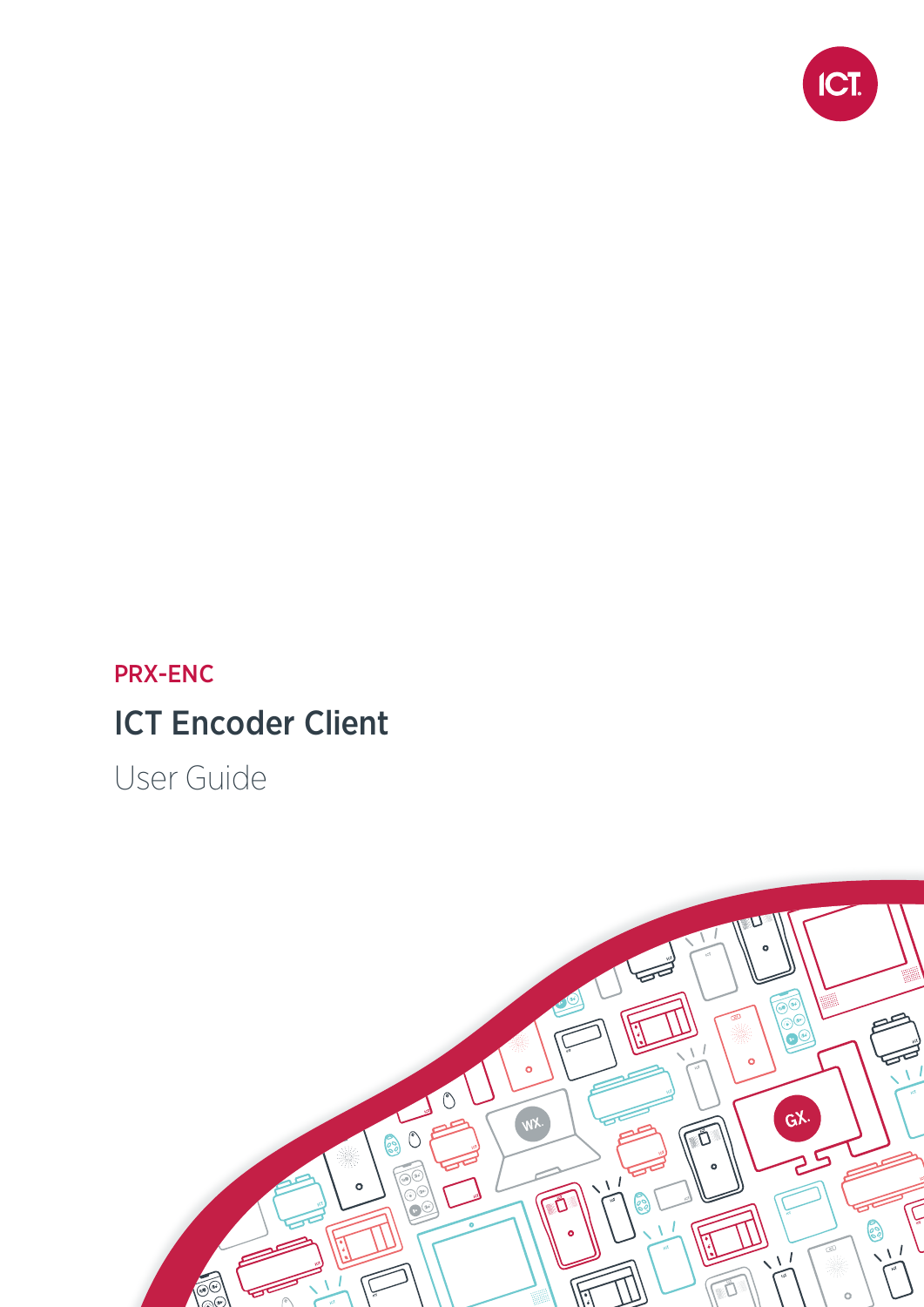The specifications and descriptions of products and services contained in this document were correct at the time of printing. Integrated Control Technology Limited reserves the right to change specifications or withdraw products without notice. No part of this document may be reproduced, photocopied, or transmitted in any form or by any means (electronic or mechanical), for any purpose, without the express written permission of Integrated Control Technology Limited. Designed and manufactured by Integrated Control Technology Limited, Protege® and the Protege® Logo are registered trademarks of Integrated Control Technology Limited. All other brand or product names are trademarks or registered trademarks of their respective holders.

Copyright © Integrated Control Technology Limited 2003-2021. All rights reserved.

Last Published: 20-Apr-21 12:34 PM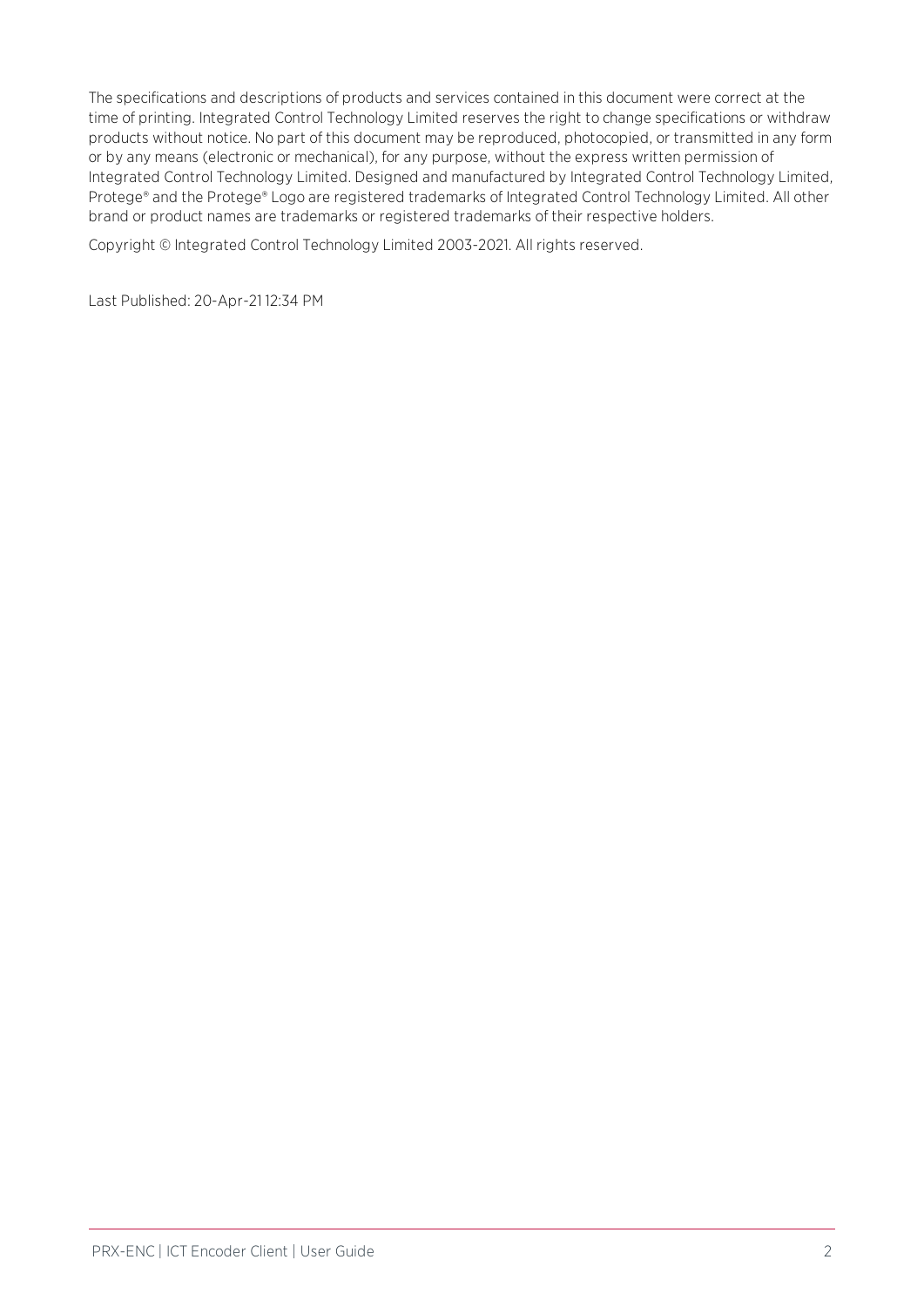# **Contents**

| the control of the control of the control of | 5 |
|----------------------------------------------|---|
|                                              |   |
|                                              |   |
|                                              |   |
|                                              |   |
|                                              |   |
|                                              |   |
|                                              |   |
|                                              |   |
|                                              |   |
|                                              |   |
|                                              |   |
|                                              |   |
|                                              |   |
|                                              |   |
|                                              |   |
|                                              |   |
|                                              |   |
|                                              |   |
|                                              |   |
|                                              |   |
|                                              |   |
|                                              |   |
|                                              |   |
|                                              |   |
|                                              |   |
|                                              |   |
|                                              |   |
|                                              |   |
|                                              |   |
|                                              |   |
|                                              |   |
|                                              |   |
|                                              |   |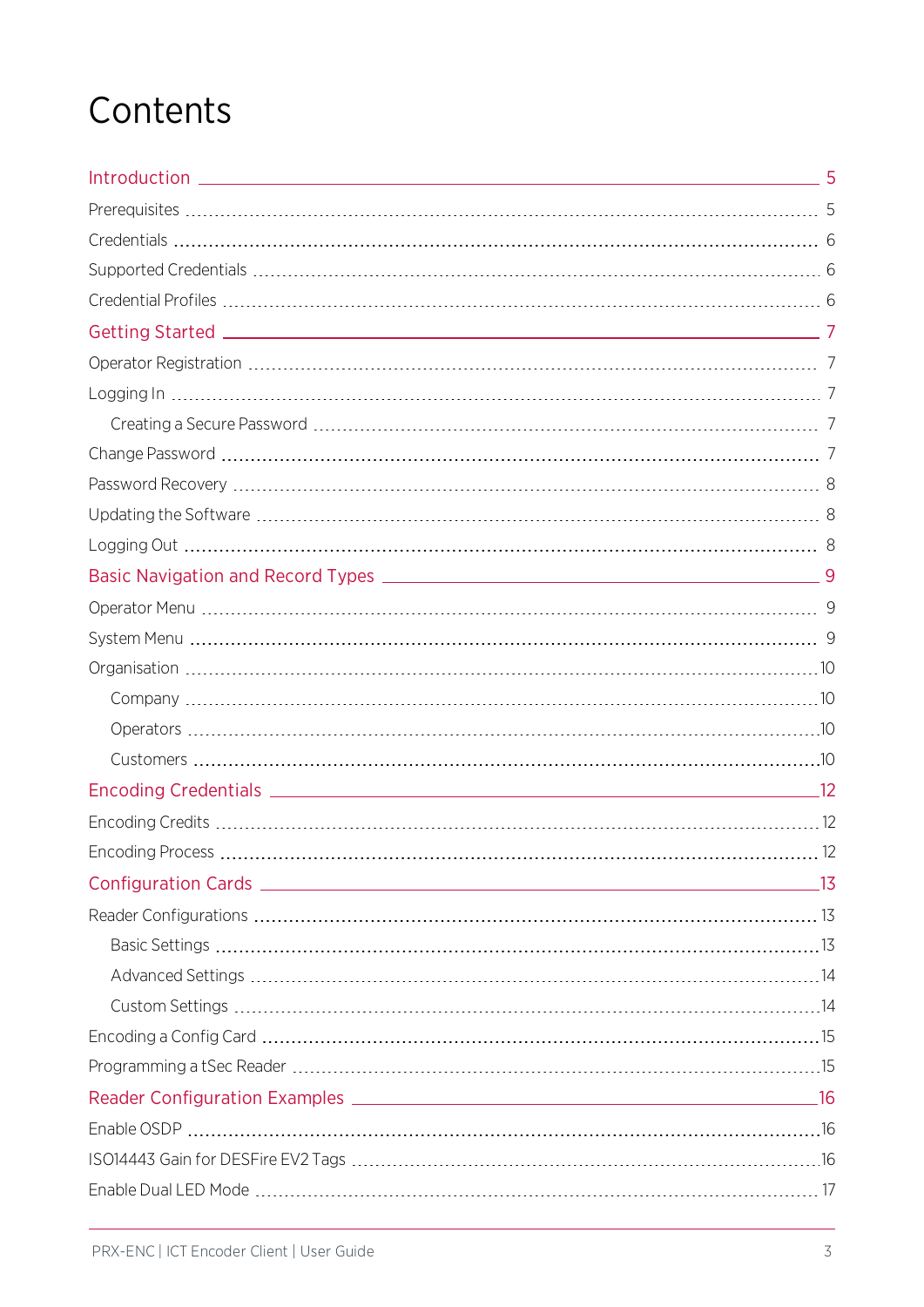| - 19 |  |
|------|--|
| 20.  |  |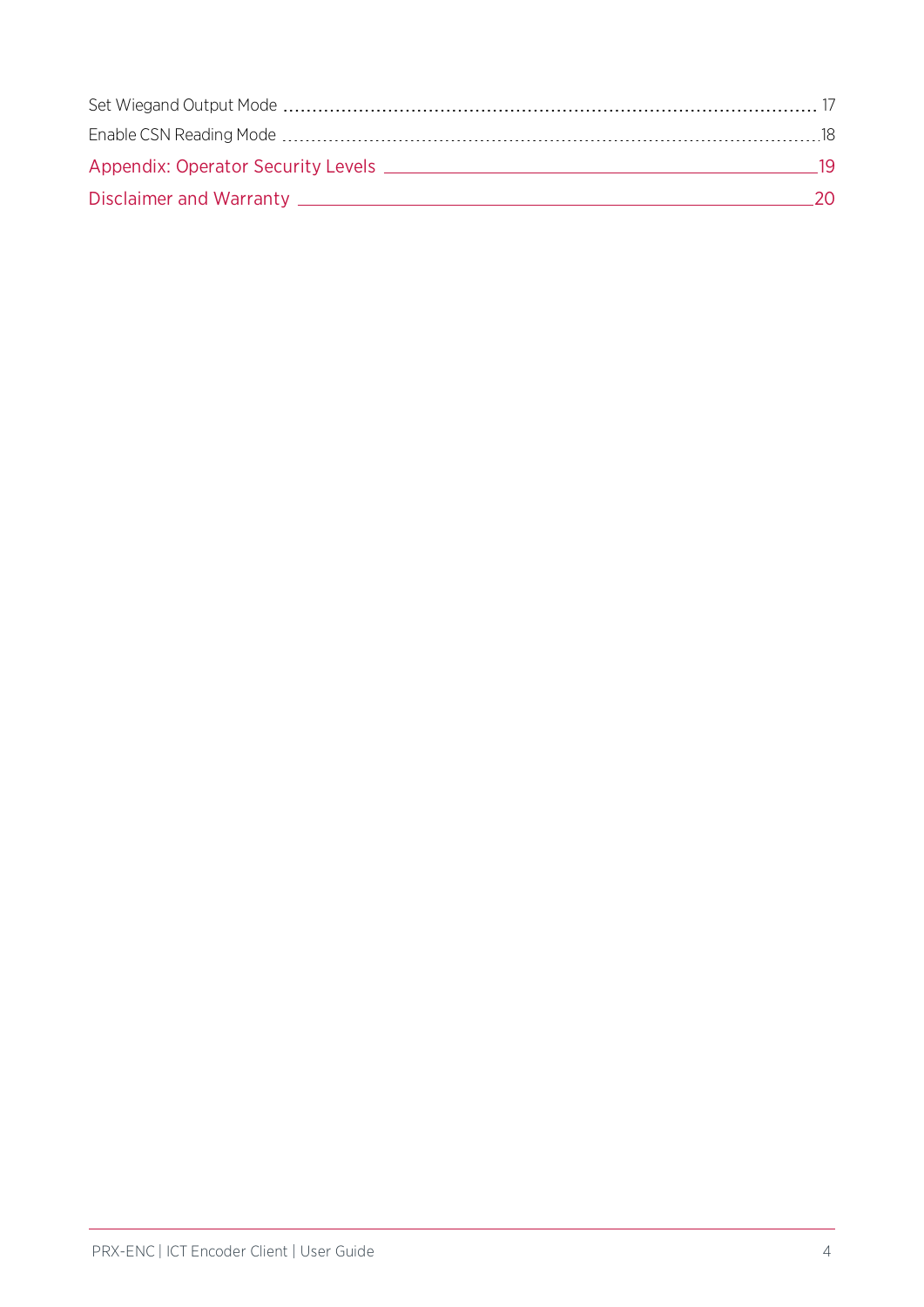# <span id="page-4-0"></span>Introduction

The ICT Encoder Client is a software application that allows users to encode credentials for use with their ICT tSec Readers, Protege access control system, and optionally other third party systems. This manual provides instructions on encoding credentials with the ICT Encoder Client.

# <span id="page-4-1"></span>**Prerequisites**

The following prerequisites are required in order to encode credentials for use with your access control system.

## ICT Encoder Client

The Encoder Client must be installed and operational, with the necessary credential profiles configured. A secure operator login is required to set up the software for the first time (see [page 7\)](#page-6-1).

### Internet Connection

The Encoder Client is a secure cloud-connected application, so internet connection is required. The machine with the desktop encoder installed on it needs to have access to connect out to the site where the service is hosted.

### Desktop Encoder

It is assumed that the desktop encoder is already installed and configured on the local machine. You must have the following encoder installed in order to encode credentials:

⦁ PRX-ENC-DT - Desktop USB ISO14443-A and B Proximity Card Encoder

### System Preferences

As part of the desktop encoder installation, it needs to be configured under the System Preferences menu in the ICT Encoder Client application. It should be confirmed to be operational by your installer.

If you change machines or access the ICT Encoder Client via remote desktop the System Preferences will need to be updated to reflect the settings of the local machine.

### Encoding Credits

You will need sufficient encoding credits for the number of credentials you intend to encode. For additional credits please contact ICT.

- ⦁ PRX-ENC-100 Floating Card Encoding Pack (100 Units)
- ⦁ PRX-ENC-1K Floating Card Encoding Pack (1,000 Units)
- ⦁ PRX-ENC-10K Floating Card Encoding Pack (10,000 Units)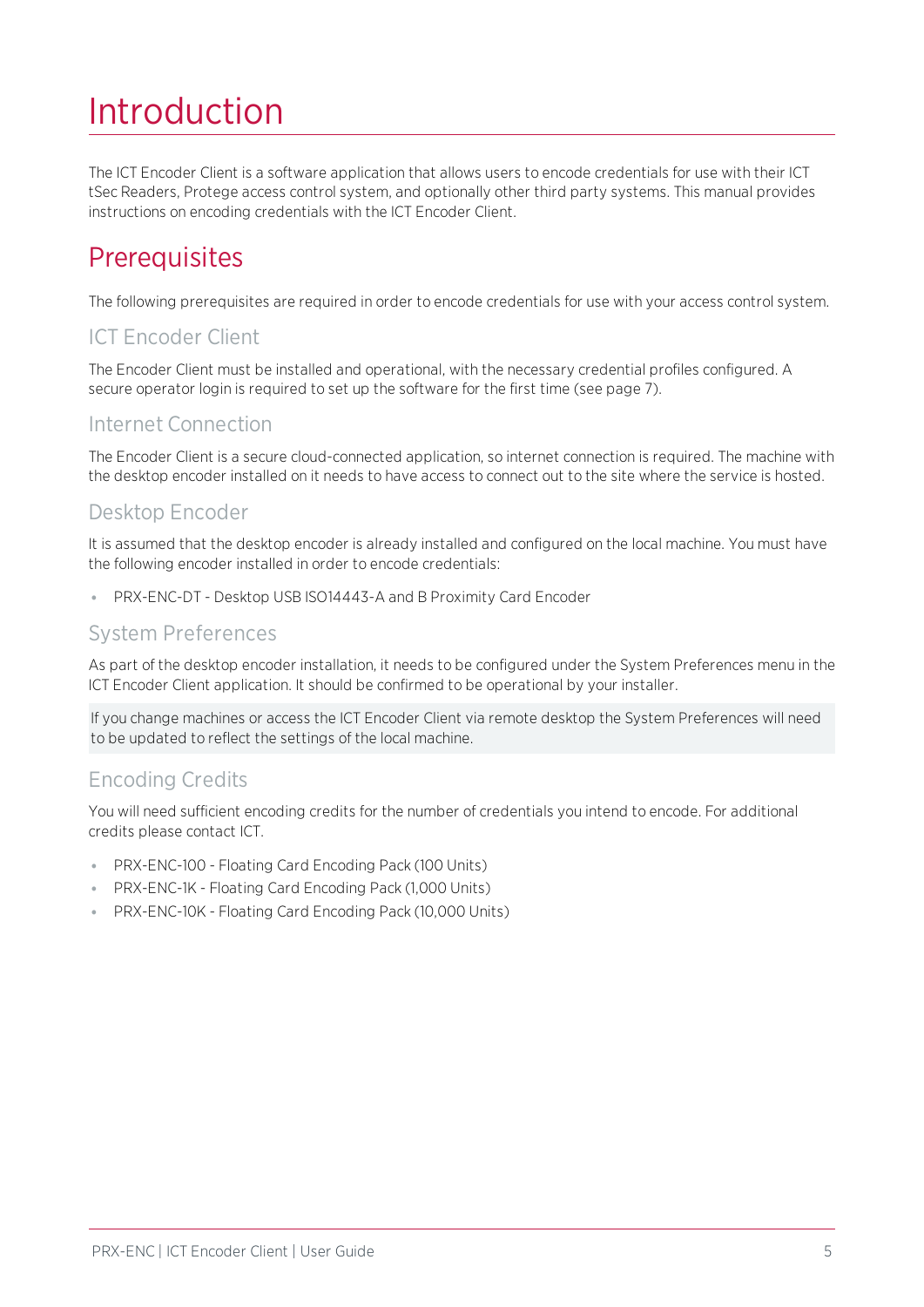# <span id="page-5-0"></span>**Credentials**

The term credential is used to describe an RFID device that has been encoded with data. This can be a card, key tag, disc or RF transmitter with an RFID tag inside. These RFID devices are all credentials that are physically different but electrically identical for the purposes of access control.

# <span id="page-5-1"></span>Supported Credentials

You will need blank credentials to encode. The following options can be encoded with the ICT Encoder Client:

- ⦁ PRX-ISO-MF-BLANK ISO Graphic Printable MIFARE Blank Card
- ⦁ PRX-ISO-DF-BLANK ISO Graphic Printable MIFARE DESFire EV1 2K Blank Card
- ⦁ PRX-ISO-DF-EV2-2K-BLANK ISO Graphic Printable MIFARE DESFire EV2 2K Blank Card
- ⦁ PRX-ISO-DF-EV2-4K-BLANK ISO Graphic Printable MIFARE DESFire EV2 4K Blank Card
- ⦁ PRX-ISO-DF-EV2-8K-BLANK ISO Graphic Printable MIFARE DESFire EV2 8K Blank Card
- ⦁ PRX-ISO-DF-HID26-BLANK ISO Graphic Printable MIFARE DESFire 125kHz (HID26 Format) Blank Card
- ⦁ PRX-CLAM-MF-BLANK Clamshell MIFARE Blank Card
- ⦁ PRX-TAG-MF-BLANK-B Black MIFARE Blank Tag
- ⦁ PRX-TAG-MF-BLANK-W White MIFARE Blank Tag
- <span id="page-5-2"></span>⦁ PRX-TAG-DF-EV2-B-BLANK - Black MIFARE DESFire Blank Tag

# Credential Profiles

To encode a credential you need a credential profile.

Your integrator will configure these based on your company's encoding requirements.

A credential profile stores the site code and card number data that you want to encode onto the card, as well as the credential formats which define how data is loaded onto the physical credential. Depending on the format this might include encryption keys that specify how data is encoded.

- ⦁ You encode a card with a credential profile.
- ⦁ The profile holds the information you want to encode.
- ⦁ Credential profiles are made up of credential formats.
- The format defines how the data will be encoded onto the credential.
- ⦁ Credential formats may contain encryption keys to encrypt and decrypt the data.

A credential profile can contain a mixture of technologies if the reader you are using is capable of decoding both technologies.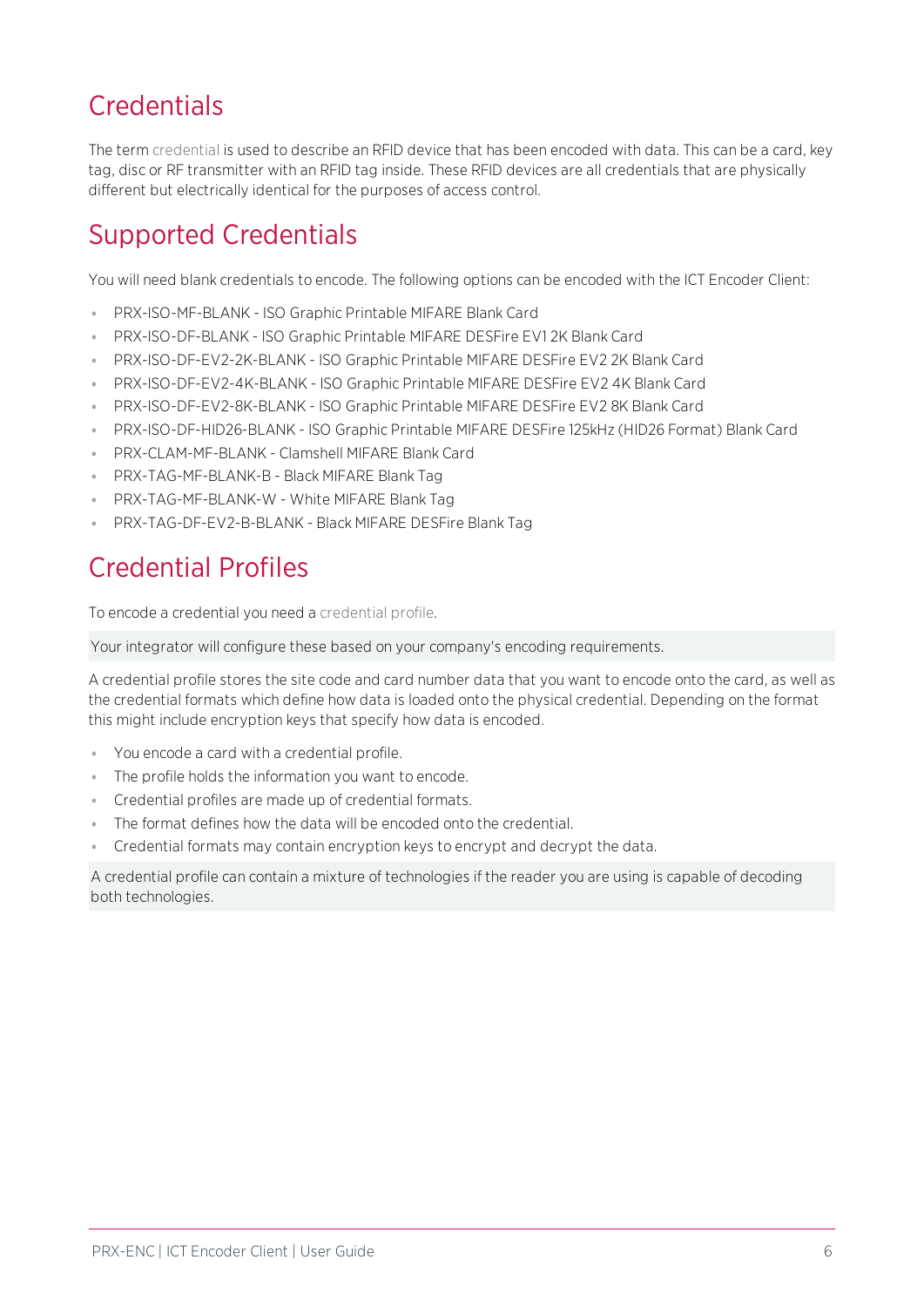# <span id="page-6-0"></span>Getting Started

# <span id="page-6-1"></span>Operator Registration

Operation of the ICT Encoder Client requires a secure Operator Login.

If you have not yet registered with ICT you will need to complete the registration process to obtain your login details. Please contact ICT Technical Support for assistance registering for your secure operator login.

After the initial operator registration has been completed, new users will be provided with a temporary password in an invitation email. You must use this password to log in at least once, at which point you will be prompted to change the password.

## <span id="page-6-2"></span>Logging In

- 1. Navigate to Operator | Login and enter your User and Password details.
- 2. Click Login.
- 3. If this is your first time logging in you will be prompted to change your password.
- 4. Enter a secure password (see below).

If you want to change your password again in the future, navigate to Operator | Change Password and enter your current and new password details, then click **Apply** to update.

#### Login Error

If you are attempting to log in to the ICT Encoder Client application and receive a Login Error, this could mean the application is being prevented from reaching the external cloud service by a firewall or internal IT policy.

<span id="page-6-3"></span>If you are certain that you are entering the correct login credentials please check with your IT provider first, and then contact ICT Technical Support for assistance.

## Creating a Secure Password

When creating or changing the operator password it is **highly recommended** that you create a very secure password.

As a guideline, a secure password should include these features:

- ⦁ Minimum 8 characters in length
- ⦁ Combination of upper and lower case letters
- ⦁ Combination of numbers and letters
- <span id="page-6-4"></span>⦁ Inclusion of special characters

## Change Password

- 1. Navigate to Operator | Change Password.
- 2. Enter your Current Password.
- 3. Enter and confirm your **New Password**, in accordance with the secure password requirements.
- 4. Click Apply.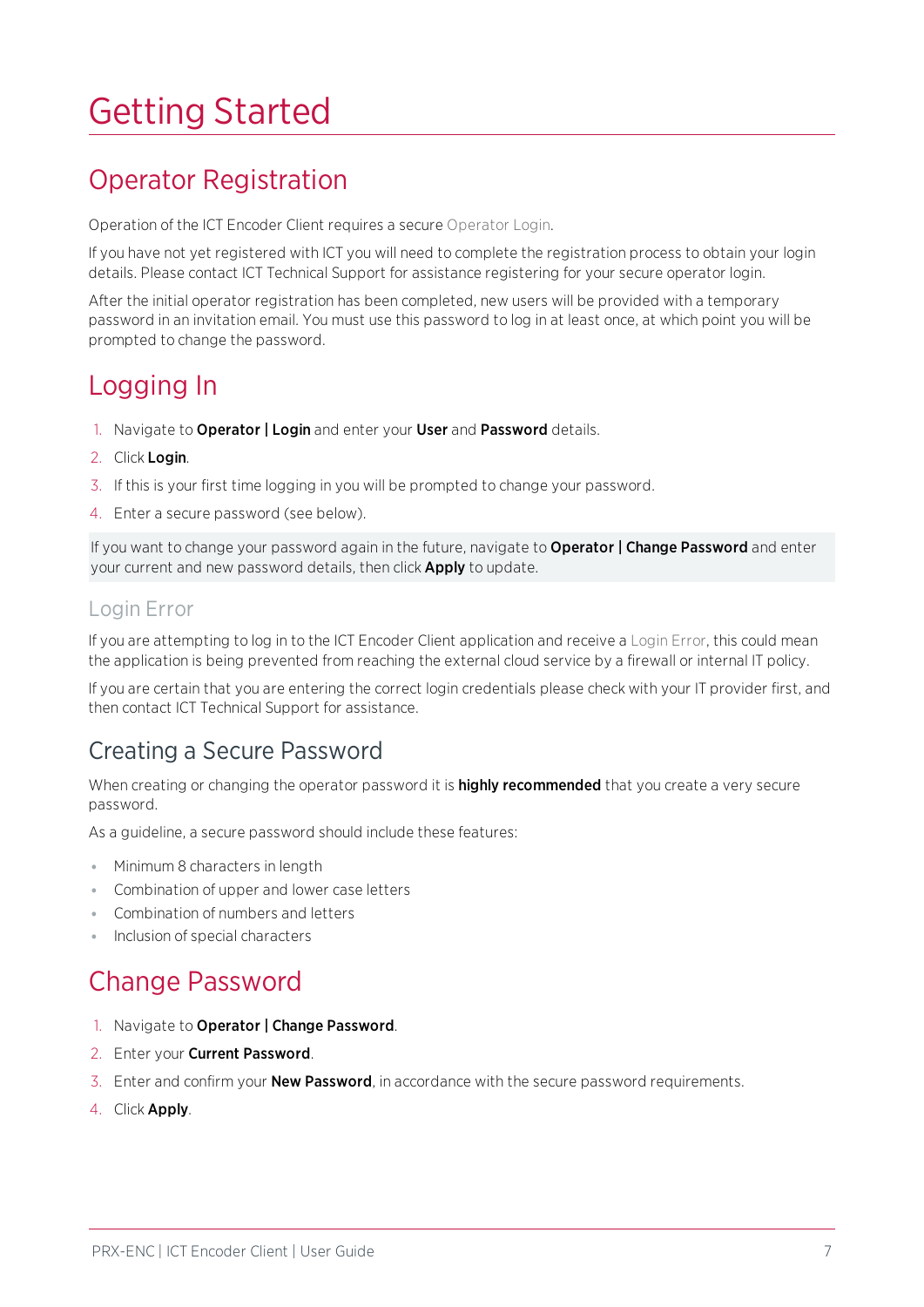# <span id="page-7-0"></span>Password Recovery

If you have lost or cannot remember your password you can use the password recovery process.

- 1. Navigate to Operator | Login and click Lost Password.
- 2. Enter your E-Mail Address and User Login and click Reset. A temporary password will be emailed to you.

<span id="page-7-1"></span>If you have changed email address or are having other issues with receiving the password recovery email, please contact ICT Technical Support for assistance.

# Updating the Software

When you log in, the ICT Encoder Client automatically checks to ensure you are using the most recent version. If not will prompt you to download the latest release. This is a very simple process. The system will download a zipped file that contains the installers for the software.

If you are prompted to download and update the ICT Encoder Client, you must complete this task before you can finish logging in to the system.

- 1. Download the installer to a directory on your machine when prompted by the ICT Encoder Client.
- 2. Once the installer has downloaded, open the file location and extract the contents of the ZIP file.
- 3. Open the Windows Settings and navigate to **Apps & Features**. Locate the ICT Encoder Client in your installed applications list, click on it and select **Uninstall**.
- 4. A restart of your computer may be required, and we recommend doing this prior to completing the install.
- 5. After you have successfully uninstalled the previous version, run the new MSI installation file and follow the on-screen instructions.
- <span id="page-7-2"></span>6. Open the ICT Encoder Client from the start menu and complete the login process.

## Logging Out

For security reasons it is recommended that you log out of the ICT Encoder Client when finished. To log out, navigate to Operator | Logout.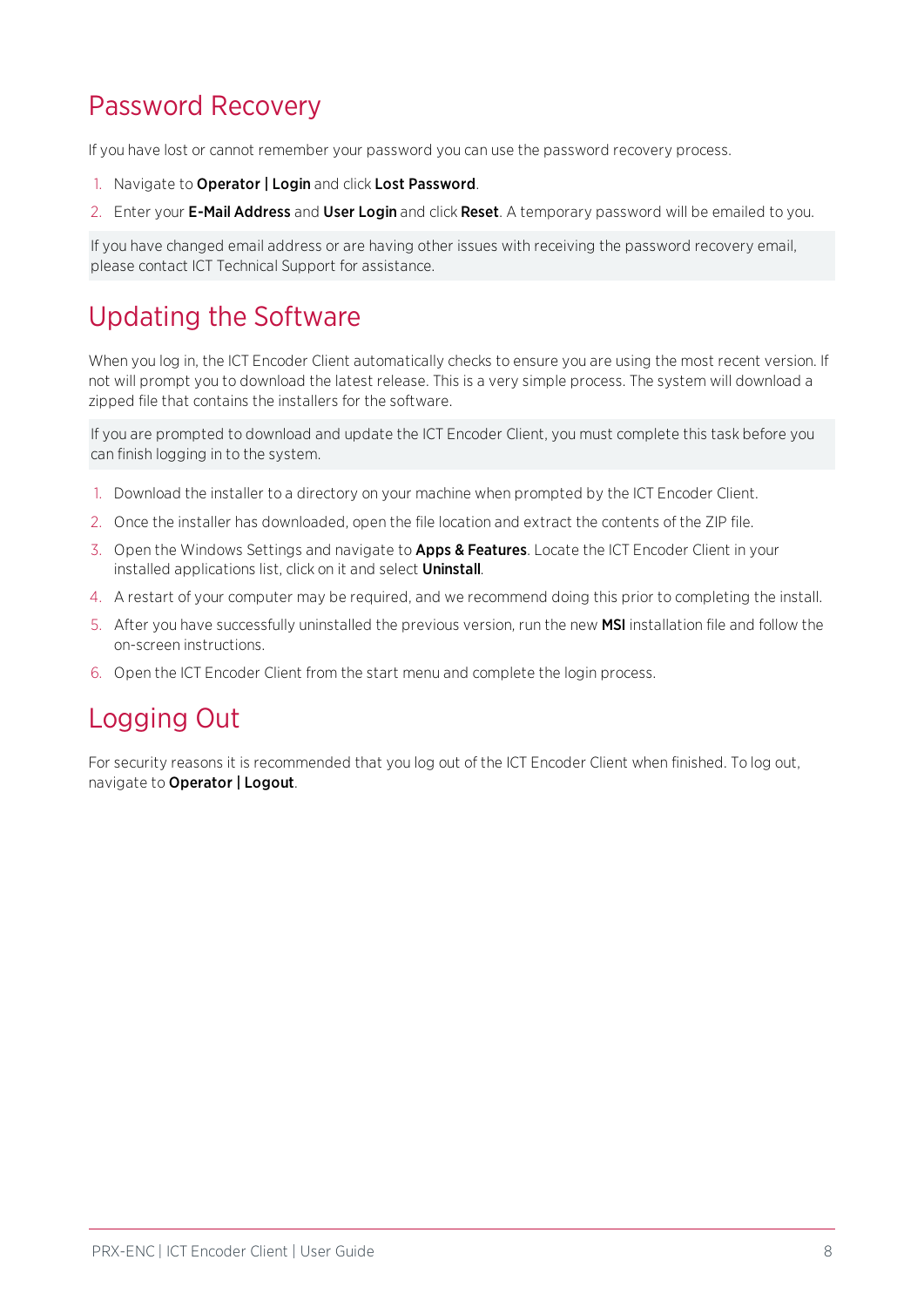# <span id="page-8-0"></span>Basic Navigation and Record Types

<span id="page-8-1"></span>Once logged in you will arrive at the Credential Manager screen. This is the home screen where you can manage and encode credentials.

## Operator Menu

The **Operator** menu allows you to manage your password and log out.

#### Change Password

To change your password simply enter you current password, then enter and confirm your new password.

Passwords must conform to the minimum complexity requirements.

#### Logout

<span id="page-8-2"></span>Select Logout to log out of the Encoder Client. It is recommended that you log out whenever not using the Encoder Client, to preserve security restrictions for other users.

## System Menu

The **System** menu provides access to configuration options and card tools.

Access to these features is dependent on your assigned operator security level.

### Tools | Card Explorer

The Card Explorer provides useful tools for managing cards and card data.

- Scan Card: Read the encoded data on a card.
- Tools | Format Card: Allows you to format a DESFire card, if you have the master key for the card.

This tool is helpful when testing to allow reformatting of cards instead of replacing them.

• Tools | Diversification: Allows allows you to configure a symmetric key diversification scheme\* so that you can read, encode or validate cards.

\* For more information, refer to <https://www.nxp.com/docs/en/application-note/AN10922.pdf>

These tools are useful when trying to decipher a card format in the case of third-party integration.

- **Export**: Generate a report of a scanned card.
- Setup Keys: Customize card configuration by adding or removing encryption key sets.

#### Tools | Card Functions

The Card Explorer provides useful tools for managing cards and card data.

- **Reset Sector:** Reset a single sector on a MIFARE card.
- Reset Card: Reset every sector on a MIFARE card.

### Preferences

Configure encoding and printing devices.

#### About

Displays version information.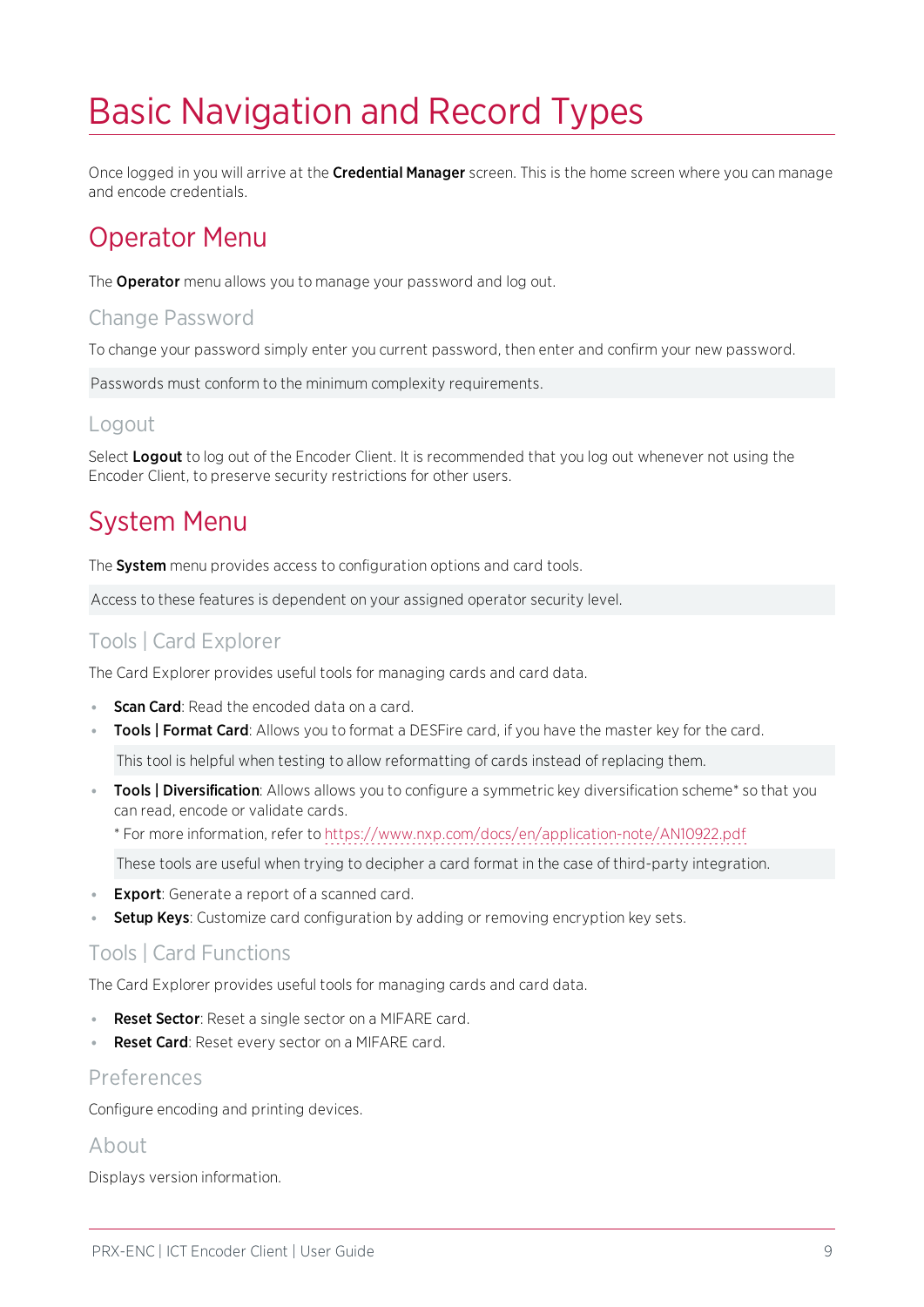# <span id="page-9-0"></span>**Organisation**

There are three levels of organisation, displayed within the **Organisation** menu tree:

- ⦁ Company
- ⦁ Operators within a company
- ⦁ Customers assigned to a company

<span id="page-9-1"></span>If you have access to multiple companies you will be prompted to select the company you want to open when you log in. You can always select another company via the menu once you are logged in.

### Company

The first level of the credential manager organization menu tree is the Company. This represents the business or entity that credentials will be encoded for.

Right click on the Company and select **Properties** to view company information, including the remaining available Encoding Credits.

<span id="page-9-2"></span>Encoding credits are purchased and consumed at the **company** level, not for a particular **customer** or site.

## **Operators**

The next level of the menu tree displays the Operators who have access to encode credentials for this company. If you have the necessary security access you can view and assign operator access levels from this menu.

Although there is a warning, it is possible for an administrator to create duplicate operators by assigning the same email address to a second operator. This also creates a duplicate company record. This is a known issue.

## <span id="page-9-3"></span>Customers

Customers are organizational structures within a company, used to configure credential format and profile options at a site level. A company may have only one customer, or may have several customers to represent multiple sites and credential encoding configurations.

### **Configuration**

Within the setup of each customer there are a number of configuration components that must be defined before credentials can be encoded:

Your installer will configure these settings based on your company's encoding requirements.

**Encryption Keys** are used to encrypt and decrypt the credential data. Keys are available for a variety of encryption methods, including Crypto 1, which is used for NXP MIFARE sector based keys, and AES128 and AES256, used for higher security cards such as DESFire EV1/EV2 and MIFARE Plus EV1.

An encryption key is used in a credential format to encrypt or decrypt data.

Credential Formats define how data is loaded onto the physical credential. You can specify the RFID technology such as MIFARE, 125 Prox or DESFire. The credential format also defines how the data will be encoded and where it needs to be written to. This could be the sector location for MIFARE, or the file or application location for DESFire.

The credential format uses encryption keys to encode the data and configure security parameters.

**Credential Profiles** contain the site code and card number that will be encoded on the credential. The credential profile is used to encode a credential. A credential profile is made up of one or more credential formats. For example, you can encode the ICT format into one sector, open formats into another sector to accommodate third-party applications, and additional custom data into other sectors as needed.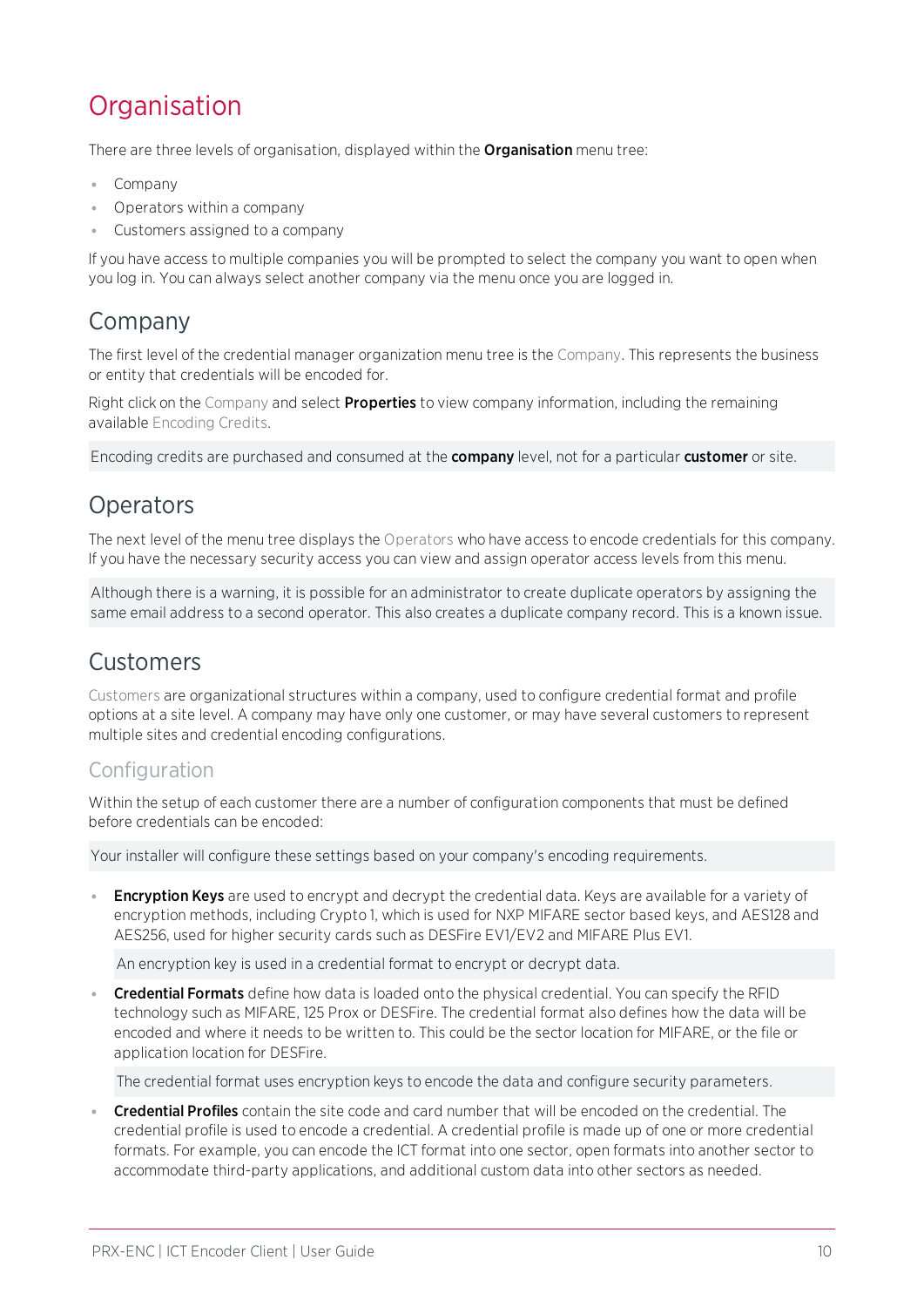. Reader Configuration is used to configure reader settings that may be required to set up card readers. This might include LED colors, controller interface programming, and settings to allow certain cards to be read.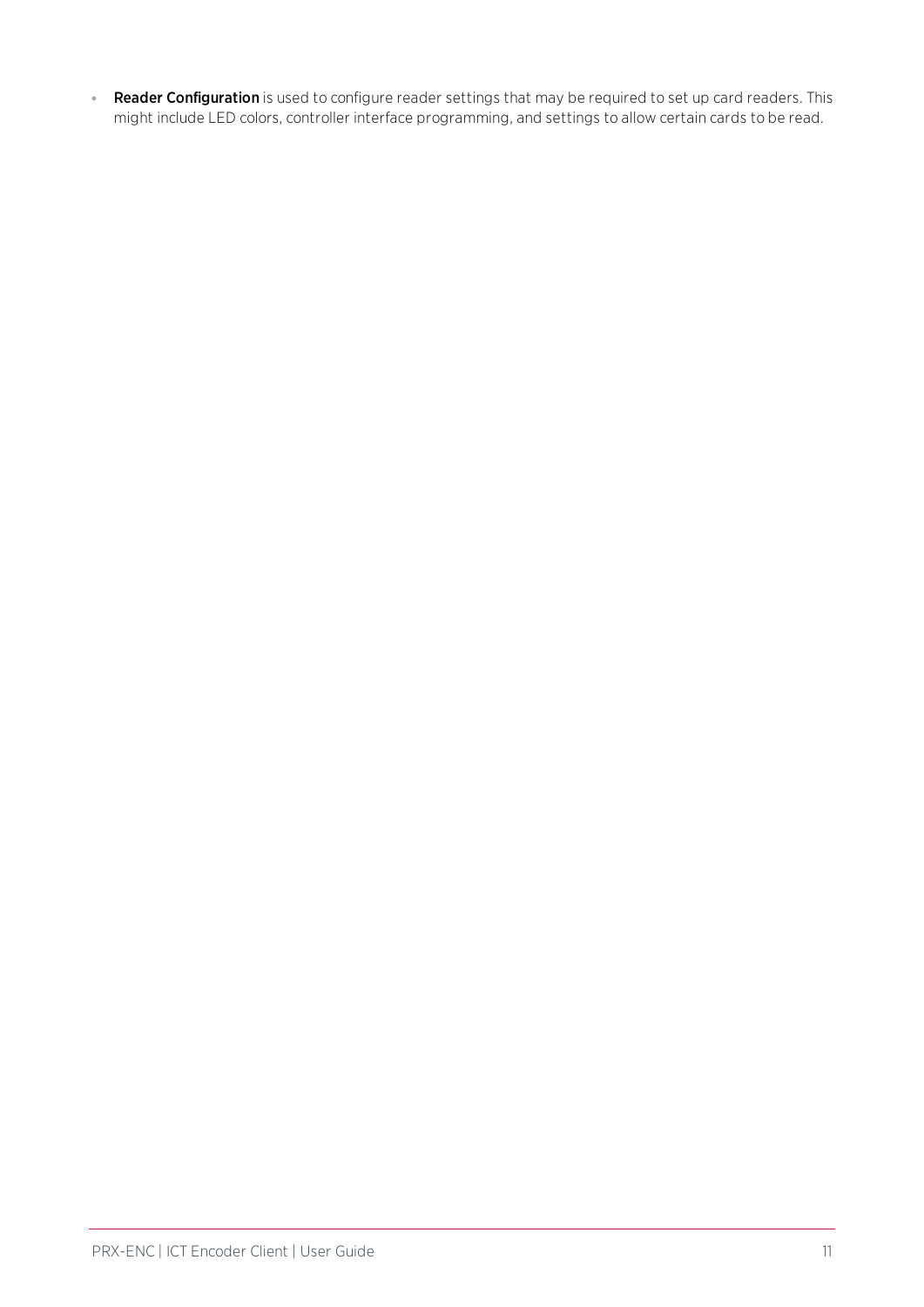# <span id="page-11-0"></span>Encoding Credentials

In order to encode a credential you will need:

- An operational ICT Encoder Client with configured Credential Profile
- A correctly configured Desktop Encoder
- Blank **Credentials** to encode
- Sufficient Encoding Credits

#### System Preferences

To view your Desktop Encoder and its configuration, navigate to System | Preferences.

<span id="page-11-1"></span>If you change machines or access the ICT Encoder Client via remote desktop the System Preferences will need to be updated to reflect the settings of the local machine.

# Encoding Credits

Encoding credits are required to encode a credential and operate as a form of encoding currency. To view your available credits right click on the Company and navigate to **Properties**.

<span id="page-11-2"></span>If you require additional credits please contact ICT.

# Encoding Process

To encode a credential you must select a Credential Profile. The credential profile stores the site code and card number that will be encoded on the credential, as well as the credential formats which contain the encryption.

- 1. To encode a credential, first place it on the **desktop reader**.
- 2. Double click the **credential profile** to encode it with. You can also right click the credential profile and select Encode.
- 3. The **Encode** screen will display the **Next Card** number. This is the identification number that will be encoded on the credential and you will need to record this number to assign to the user the encoded credential is given to.
- 4. On the encode screen select **Execute**.

If the card number has previously been issued for this site the Issue Error will be displayed. If you think you might have accidentally duplicated a card please contact ICT Technical Support for assistance.

5. As the encoding takes place the progress information is shown on the **Details** screen. The messages Writing passed and Credential Encoding Finish will display when successfully completed.

When the credential is successfully encoded the card number will increment by 1.

- 6. The credential can be removed from the encoder once successfully encoded.
- 7. The card number will need to be assigned to the appropriate user in your system software. The newly encoded credential will not be recognized by your access control system until it is assigned to a valid user.

If you encounter any problems or errors during the encoding process please contact ICT Technical Support.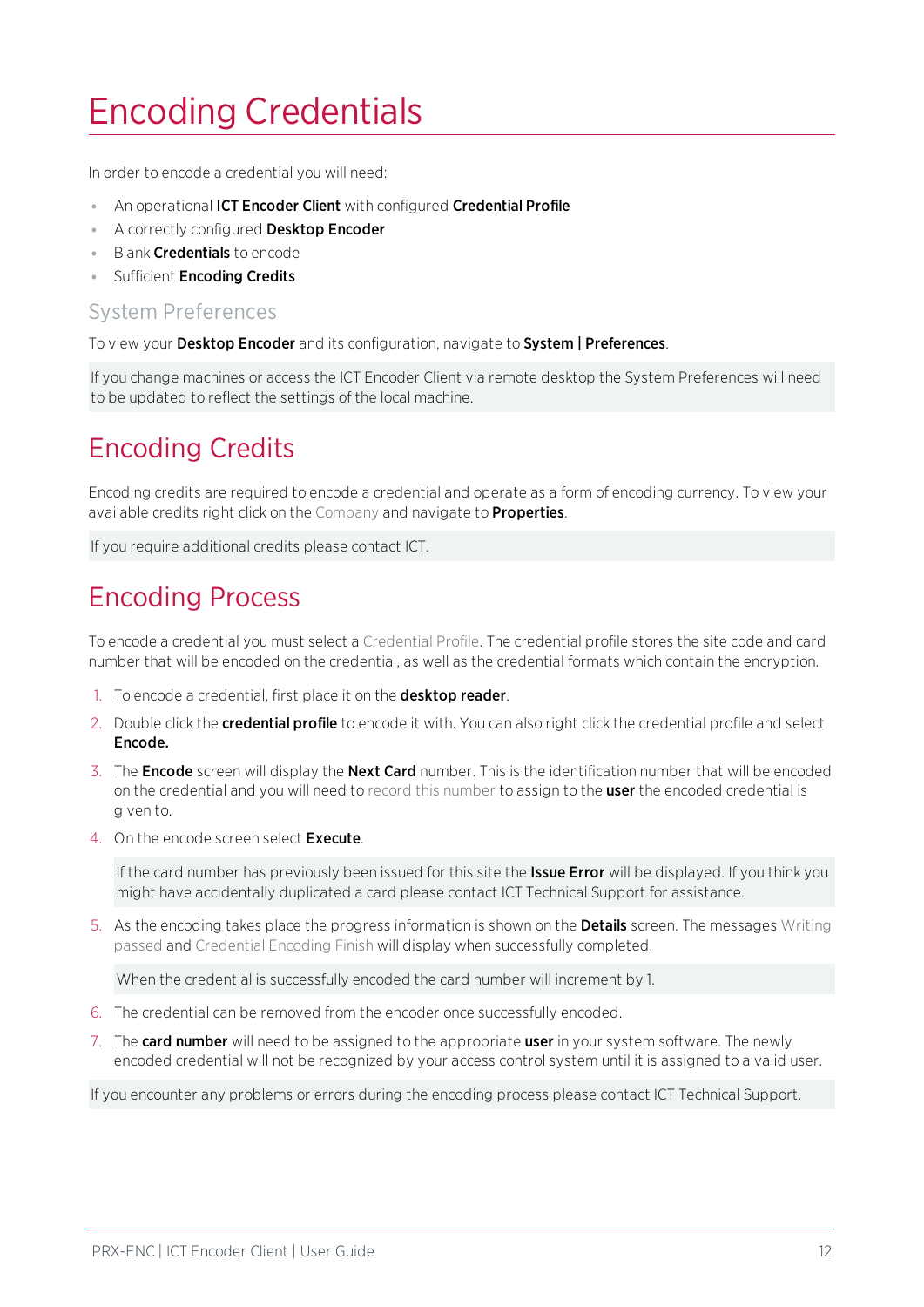# <span id="page-12-0"></span>Configuration Cards

The ICT Encoder Client provides the ability to create customized configuration cards that can be used to program the functions of a tSec Reader.

The Reader Configuration option enables you to encode a single MIFARE Classic card with a configuration setting, and then badge it at any compatible tSec Reader to program that reader.

This allows you to update settings quickly and efficiently to readers on a site without needing to pull each reader off the wall and connect to it directly.

#### Requirements

To program a reader with a configuration card:

- ⦁ You will need a blank MIFARE Classic card to encode. These can be ordered from ICT: PRX-ISO-MF-BLANK.
- ⦁ The tSec Reader to be programmed should be firmware version 1.04.229 or higher .

<span id="page-12-1"></span>Config cards can be re-written with a new configuration after use. However, cards encoded as regular credentials cannot be encoded with a reader configuration.

# Reader Configurations

To encode a card that will be used to program readers you must first create a Reader Configuration. This configuration contains the settings that will be applied to the reader.

You can add multiple settings to a Reader Configuration, and you can edit the properties of your Reader Configuration to add, remove or change settings when needed.

#### Creating a Reader Configuration

To create the Reader Configuration that will be encoded on your Configuration Card:

- 1. Navigate to the **Customer** level of the site you need to create the Configuration Card for.
- 2. Right click on the Reader Configuration option and click New Config.
- 3. Enter a **Name** for your configuration. This should clearly describe the programming function, including specific options and settings.
- 4. In the Configuration Properties click Add.
- 5. From the drop-down menu select the required **Setting** for the function you want to program.
- 6. Next, select or enter the setting variation option. This will vary depending on the setting you have chosen.
- 7. Click OK to finalize your selection, then Save your configuration.

<span id="page-12-2"></span>If you are unsure about any of the settings or options you should contact ICT support before continuing.

## Basic Settings

The following settings cover the most common configurations for reader programming.

- **LED Mode:** Set the reader to use Blue ON, Green ON, or Dual LED mode.
- **Backlight Setting:** Adjust the keypad backlight brightness level.
- **Output/Interface Mode**: Set the reader to output in Wiegand, ICT Smart Reader (RS-485), or a Custom Serial (RS-485) format.

OSDP output mode can also be programmed, using a custom format. For information on programming config cards to enable OSDP, refer to the ICT Encoder Client User Guide.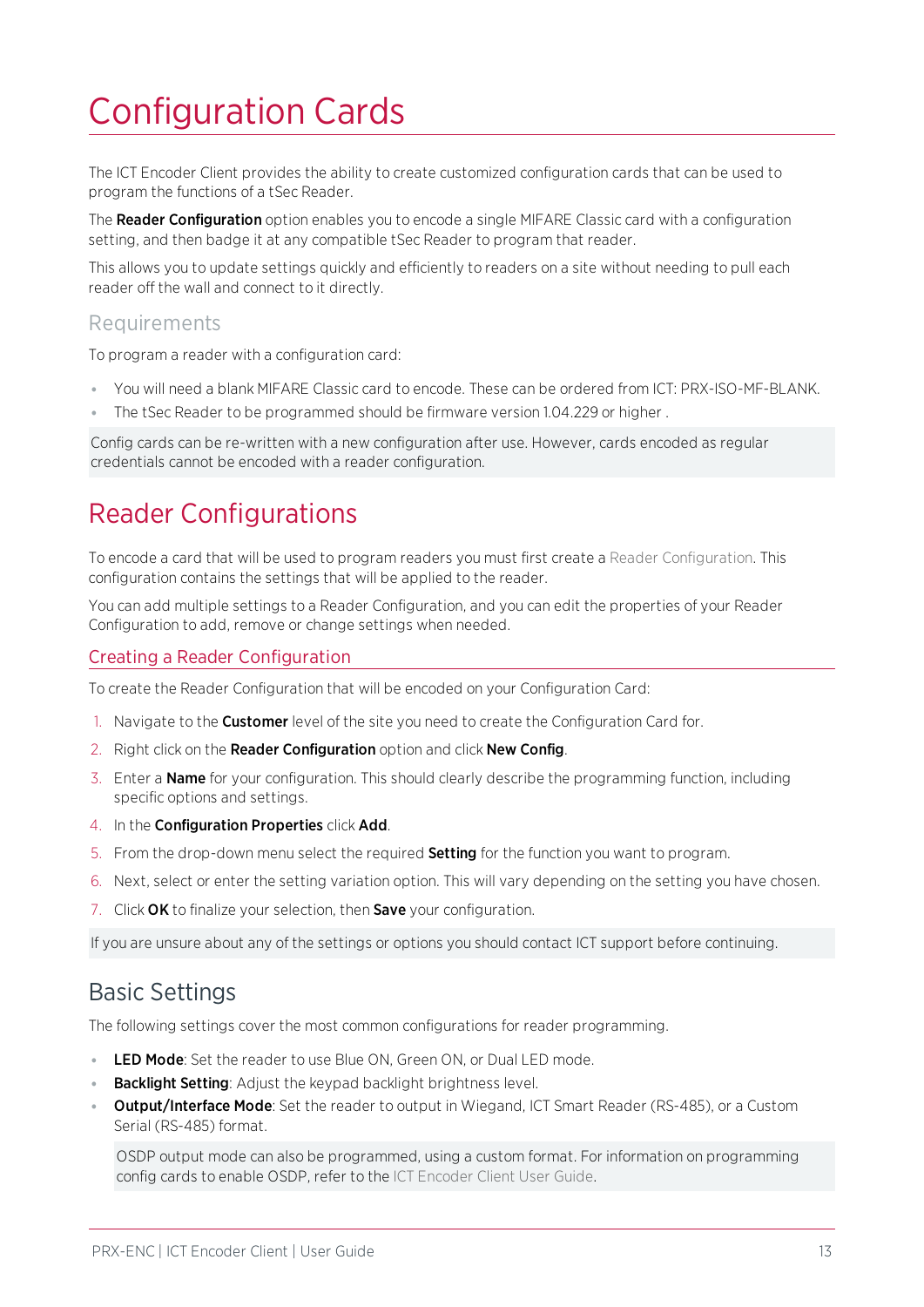- Wiegand Format Definition: Set the data format the reader will use when sending card data over RS-485 or Wiegand.
- . Keypad Format Definition: Set the data format the reader will use when sending PIN data over Wiegand ONLY.
- . Wiegand Site Code: The site code to send when using Keypad Formats that can send a site code.
- Low Frequency Prox Options: Enable/Disable reading of various low frequency formats.
- **Clone Card Options:** Enable/Disable clone card reading and clone card destroy.
- <span id="page-13-0"></span>Card Serial Number Reading: Enable/Disable reading of CSN for MIFARE, DESFire, and other NFC cards.

## Advanced Settings

The following settings include more advanced configurations that affect critical reader operation.

Important: It is possible to prevent a reader from reading cards, INCLUDING CONFIGURATION CARDS, using some of these settings. Only use advanced configuration settings if you have been instructed to do so by ICT Technical Support. If you are not certain please get in touch with the Technical Support team.

**Bluetooth Power Output**: Manually set the power that the BLE module outputs, effectively controlling the Bluetooth reading range for the reader.

Changing this setting can cause the Bluetooth on a reader to stop working.

- **Custom RS485 Format**: Specifies the RS-485 format to use if the reader has been set to Custom Serial Output Mode.
- **Custom Card Format**: Allows the entry of a custom format string which describes how to interpret data from the card being read.

Changing this setting can stop a reader from reading cards. Consult ICT Support before using this setting.

- **Encryption Key Slot**: Used to load custom Encryption Keys onto the reader. Must be used in conjunction with Credential Type and Credential Format Link settings.
- **Credential Type**: Used to configure the details of reading of different types of credentials.

Changing this setting can stop a reader from reading cards. Consult ICT Support before using this setting.

⦁ Credential Format Link: Used to link Credential Types, Custom Card Formats, and Encryption Keys.

<span id="page-13-1"></span>Changing this setting can stop a reader from reading cards. Consult ICT Support before using this setting.

## Custom Settings

The following settings relate to obsolete or custom operations and are not applicable to most users.

- **MIFARE Classic Sector** (Legacy): Obsolete firmware only.
- **PSK Decryption**: Custom reader hardware only.
- **UHF Power Output**: Custom reader hardware only.
- Smart Serial Address: Custom reader firmware only.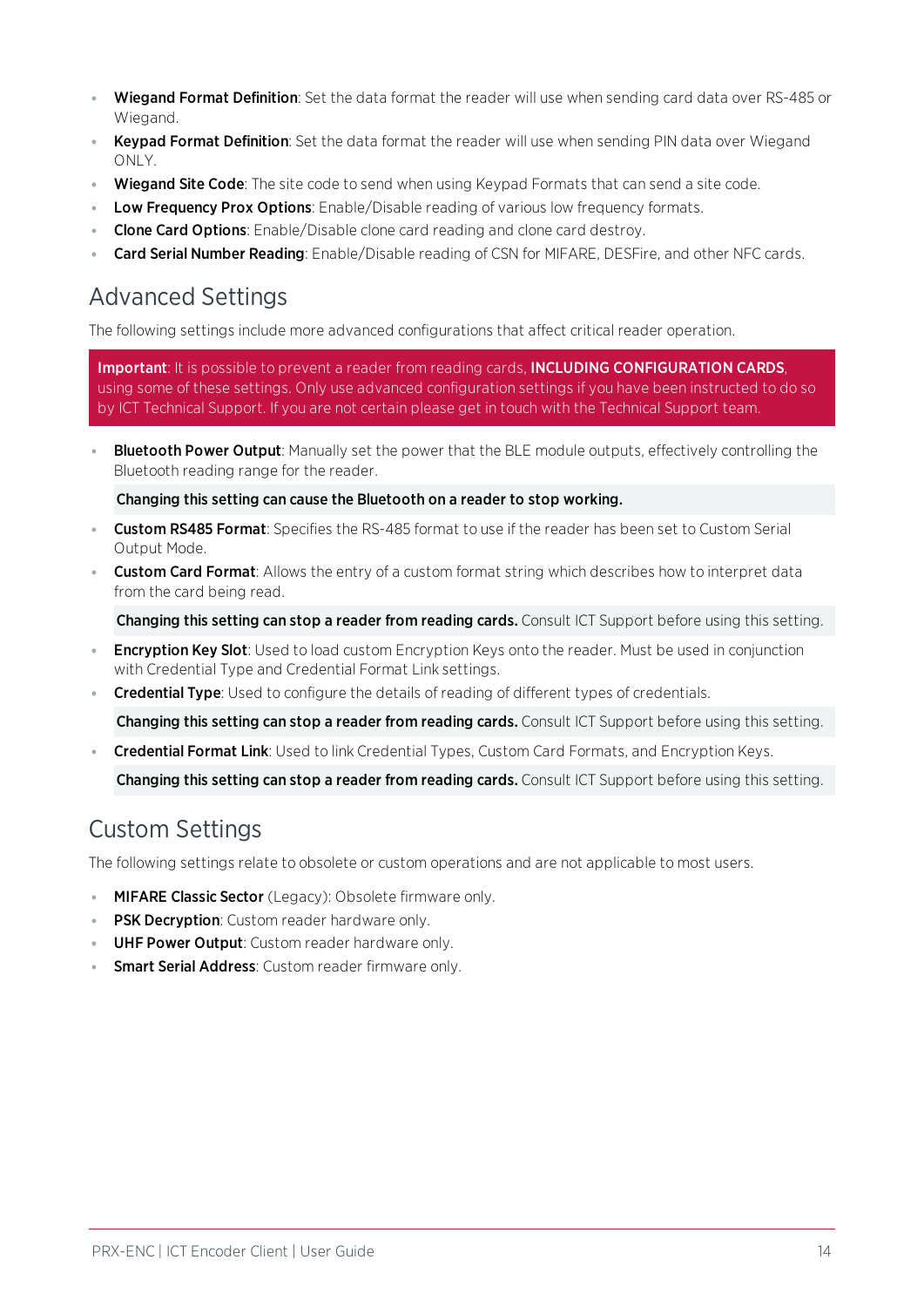# <span id="page-14-0"></span>Encoding a Config Card

A blank MIFARE Classic card can be easily encoded with a Reader Configuration from the ICT Encoder Client.

It is assumed that the desktop encoder is already installed and configured on the local machine. You must have the following encoder installed in order to encode a Config Card:

⦁ PRX-ENC-DT - Desktop USB ISO14443-A and B Proximity Card Encoder

#### Requirements

To encode a Config Card you will need:

- ⦁ A Reader Configuration
- A correctly configured Desktop Encoder
- A blank MIFARE Classic **Card** to encode. These can be ordered from ICT: PRX-ISO-MF-BLANK. Config Cards are re-writable, so you can overwrite an existing Config Card with a new configuration.
- **•** Sufficient **Encoding Credits**. Each card encoded consumes one encoding credit.

#### System Preferences

To view your Desktop Encoder and its configuration, navigate to System | Preferences.

If you change machines or access the ICT Encoder Client via remote desktop the System Preferences will need to be updated to reflect the settings of the local machine.

#### Encoding a Config Card

To encode a Config Card with your customized Reader Configuration:

- 1. Navigate to the **Customer** level for the site that you need to create the Config Card for.
- 2. Right click on the Reader Configuration option and select Encode.
- 3. Place your MIFARE Classic card on the **Encoder**.
- 4. Click Write Config.
- <span id="page-14-1"></span>5. Wait for the dialog to display "Reader configuration programming success".

# Programming a tSec Reader

Once the required Config Card is available, it can be used to easily program readers.

tSec Readers can only be programmed within 2 minutes of startup. In order to program the reader you will need to disconnect power and complete programming within 2 minutes of powering up.

#### To program a tSec Reader using a Config Card

- 1. Power cycle the reader to be programmed. The configuration must be completed in the next 2 minutes.
- 2. To apply the new configuration to the reader, place and hold the Config Card close to the reader.
- 3. When programming is successful, the reader will beep 5 times quickly and then restart.

If the reader beeps 3 times slowly the configuration has failed. Wait for the reader to restart and try again.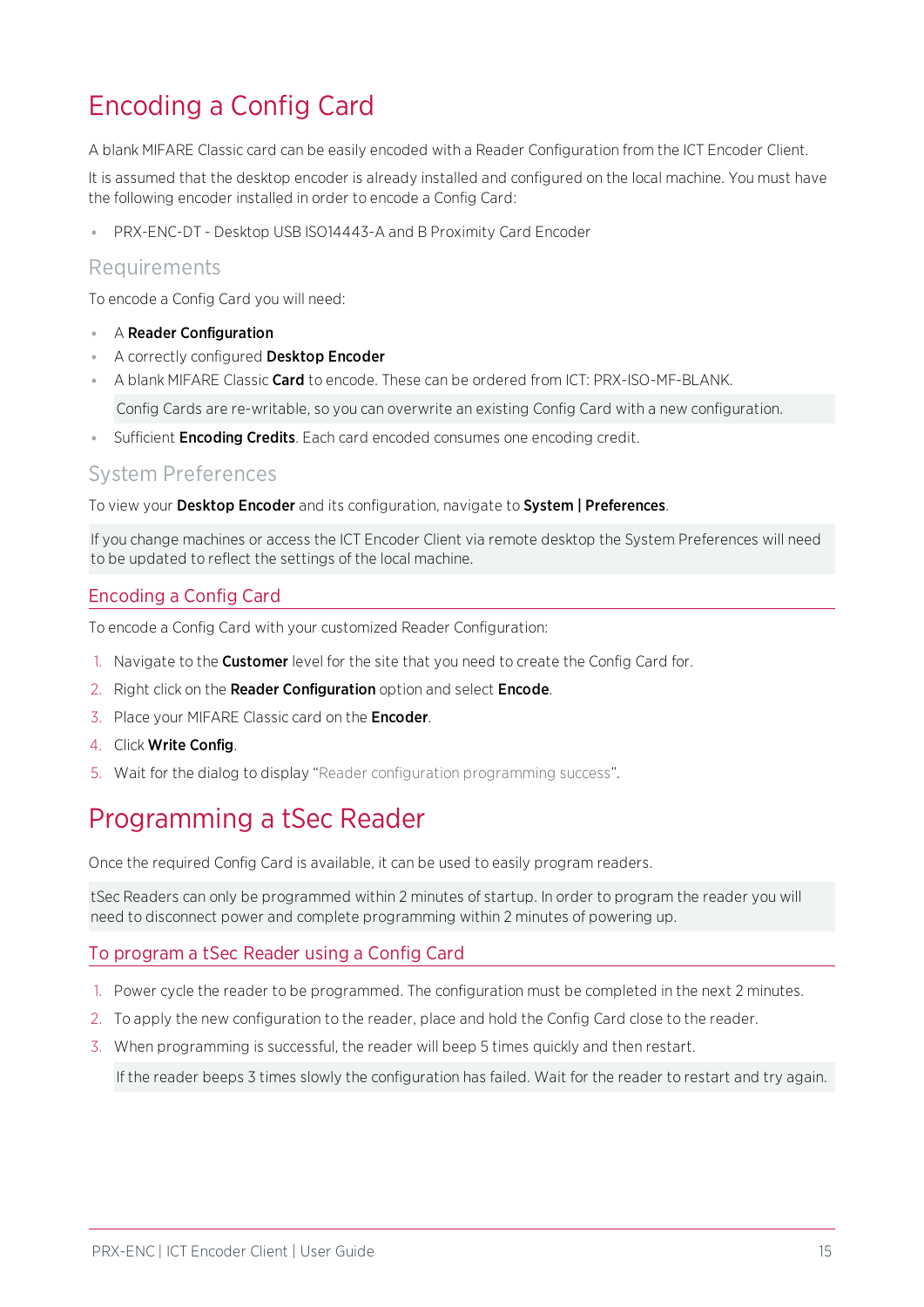# <span id="page-15-0"></span>Reader Configuration Examples

<span id="page-15-1"></span>The following examples illustrate programming a config card with some common tSec Reader configuration requirements, using the ICT Encoder Client.

# Enable OSDP

The following programming example demonstrates how to create a config card that enables the tSec Reader to use the OSDP communication protocol.

- 1. Log in to the ICT Encoder Client using your secure operator login.
- 2. Select the required **Customer**.
- 3. Right click the Reader Configuration component and create a New Config called OSDP Output Mode.
- 4. Click the **Import** button to create a custom format.
- 5. In the Custom Format field, enter the OSDP Output Mode Hex code 0B0104.
- 6. Save the custom format, then Save your configuration.
- 7. Right click your new OSDP Output Mode config and click **Encode**.
- 8. Place your blank MIFARE Classic card on the desktop encoder.
- 9. Click **Write Config** and wait for the 'programming success' message.

You can now apply the configuration to the required reader(s). Power cycle the reader, and within two minutes place and hold the OSDP Output Mode config card close to the reader.

<span id="page-15-2"></span>For more information on configuring OSDP, see AN-321: Configuring tSec Readers for OSDP Communication.

# ISO14443 Gain for DESFire EV2 Tags

To read DESFire EV2 tags, the ISO14443 gain should be set to 6. Some tSec Reader firmware versions do not contain the required ISO14443 gain configuration by default, so it is necessary to program the configuration.

- 1. Log in to the ICT Encoder Client using your secure operator login.
- 2. Select the required **Customer**.
- 3. Right click the Reader Configuration component and create a New Config called ISO14443 Gain for EV2 Tags.
- 4. Click the Import button to create a custom format.
- 5. In the Custom Format field, enter the ISO14443 Gain 6 Hex code 180106.
- 6. Save the custom format, then Save your configuration.
- 7. Right click your new ISO14443 Gain for EV2 Tags config and click **Encode**.
- 8. Place your blank MIFARE Classic card on the desktop encoder.
- 9. Click **Write Config** and wait for the 'programming success' message.

You can now apply the configuration to the required reader(s). Power cycle the reader, and within two minutes place and hold the ISO14443 Gain for EV2 Tags config card close to the reader.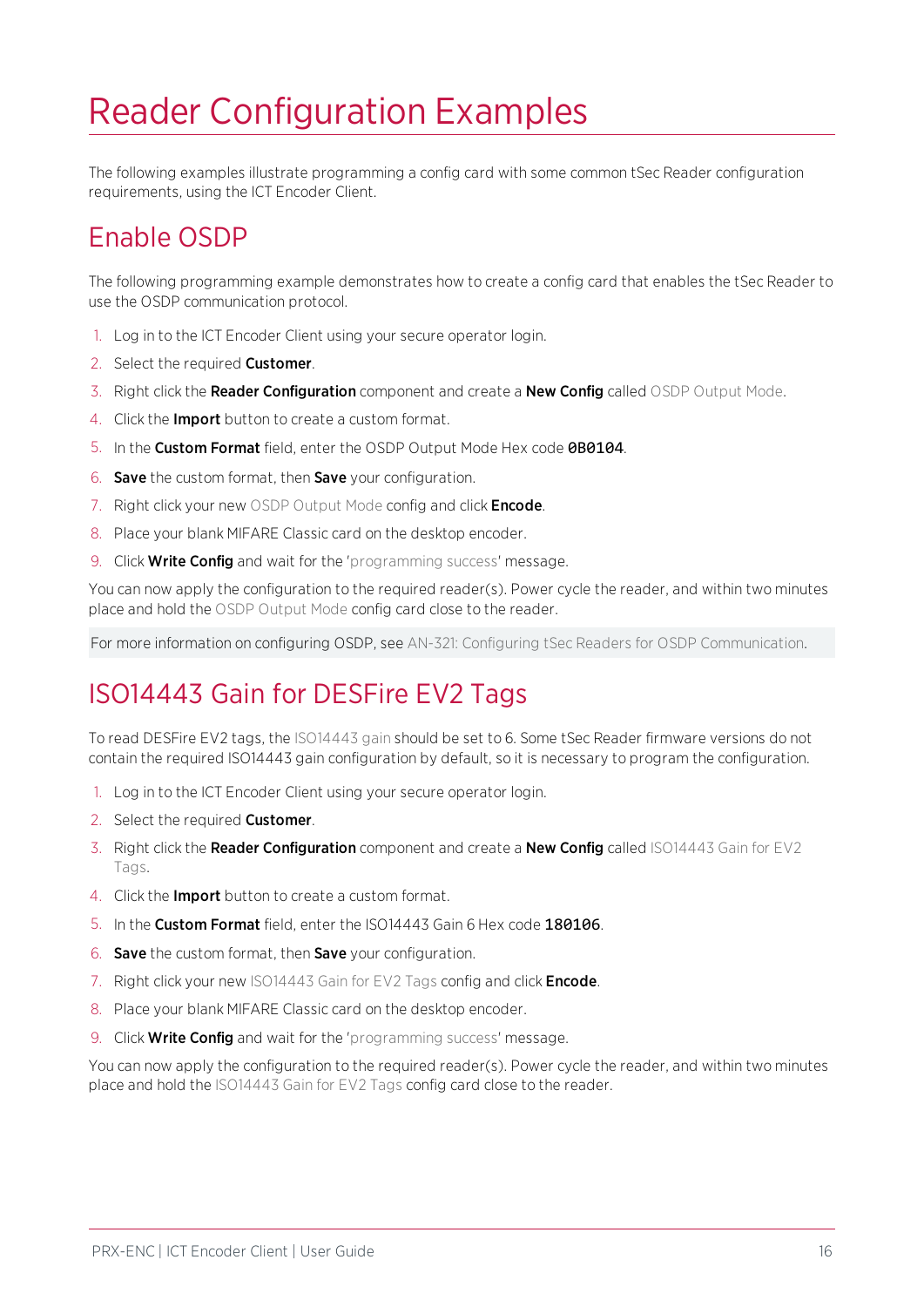# <span id="page-16-0"></span>Enable Dual LED Mode

By default tSec Readers are operate in single LED mode (when wired in Wiegand configuration). To enable dual LED mode, you need to change its configuration. For more information, see Wiegand Connection (page 1).

- 1. Log in to the ICT Encoder Client using your secure operator login.
- 2. Select the required **Customer**.
- 3. Right click the Reader Configuration component and create a New Config called Dual LED Mode.
- 4. Click Add and select the LED Mode option.
- 5. Set the LED Mode to Dual LED Operation, then click Ok.
- 6. Save your configuration.
- 7. Right click your new Dual LED Mode config and click **Encode**.
- 8. Place your blank MIFARE Classic card on the desktop encoder.
- 9. Click **Write Config** and wait for the 'programming success' message.

<span id="page-16-1"></span>You can now apply the configuration to the required reader(s). Power cycle the reader, and within two minutes place and hold the Dual LED Mode config card close to the reader.

## Set Wiegand Output Mode

By default, tSec Readers are configured to output Wiegand data. However, if the reader is ever connected to a reader expander configured to use RS-485, the reader will switch into RS-485 communication mode. If you want to use the reader's Wiegand output again, you need to change its configuration.

- 1. Log in to the ICT Encoder Client using your secure operator login.
- 2. Select the required **Customer**.
- 3. Right click the Reader Configuration component and create a New Config called Wiegand Output Mode.
- 4. Click Add and select the Output/Interface Mode option.
- 5. Set the Interface Mode to Wiegand Output, then click Ok.
- 6. Save your configuration.
- 7. Right click your new Wiegand Output Mode config and click **Encode**.
- 8. Place your blank MIFARE Classic card on the desktop encoder.
- 9. Click **Write Config** and wait for the 'programming success' message.

You can now apply the configuration to the required reader(s). Power cycle the reader, and within two minutes place and hold the Wiegand Output Mode config card close to the reader.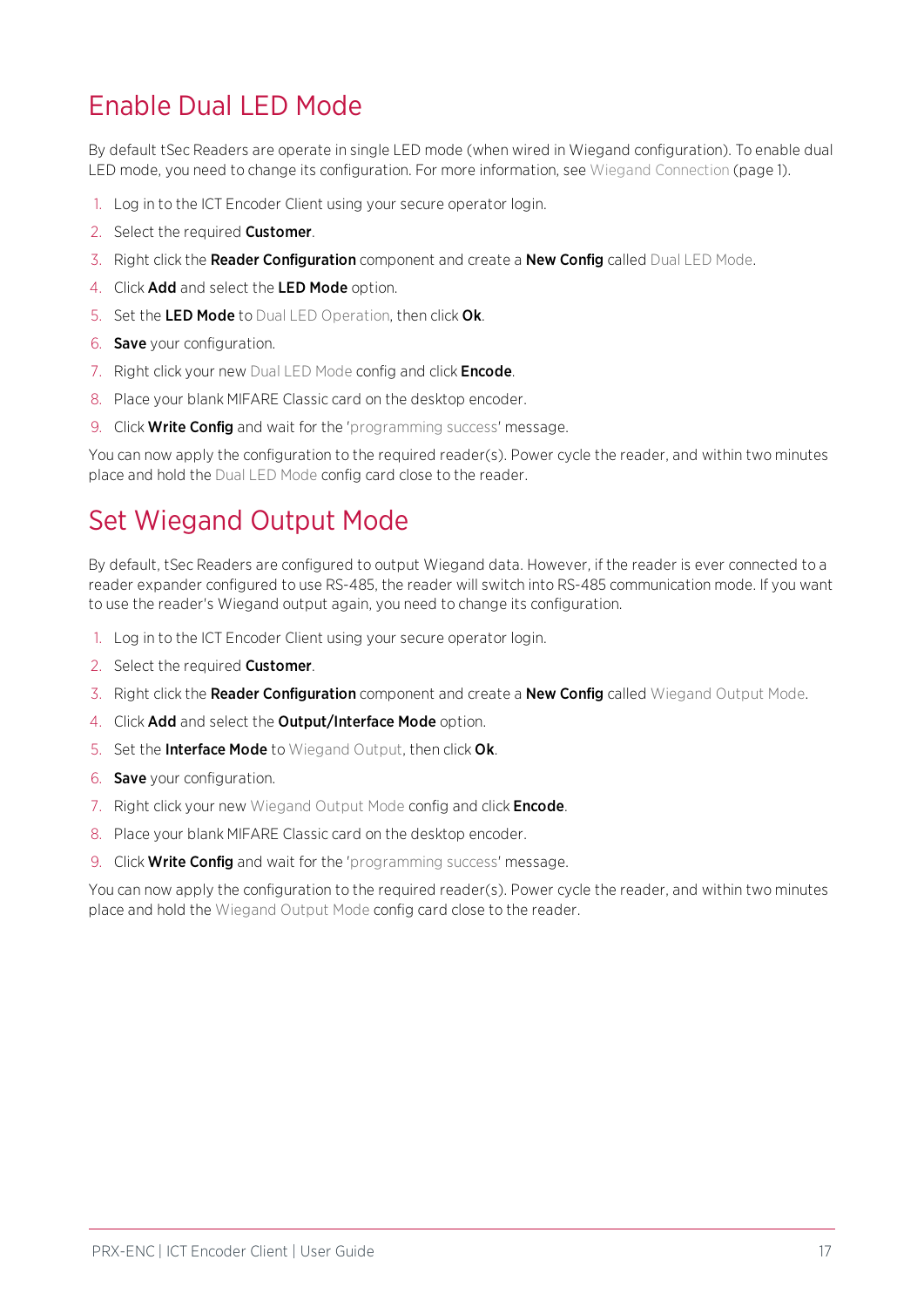# <span id="page-17-0"></span>Enable CSN Reading Mode

By default, tSec Readers will read ICT secured formats from high frequency cards. However, for lower security sites using third-party cards it can be useful to read and send the Card Serial Number (CSN) instead.

WARNING: The CSN of your MIFARE card can be read and duplicated by anyone with access to the card. It is not recommended to use CSN reading on high security sites.

- 1. Log in to the ICT Encoder Client using your secure operator login.
- 2. Select the required **Customer**.
- 3. Right click the Reader Configuration component and create a New Config called CSN Reading Mode.
- 4. Click Add and select the Card Serial Number Reading option.
- 5. Select all the appropriate CSN Reading options to enable, then click Ok.
- 6. Save your configuration.
- 7. Right click your new CSN Reading Mode config and click **Encode**.
- 8. Place your blank MIFARE Classic card on the desktop encoder.
- 9. Click **Write Config** and wait for the 'programming success' message.

You can now apply the configuration to the required reader(s). Power cycle the reader, and within two minutes place and hold the CSN Reading Mode config card close to the reader.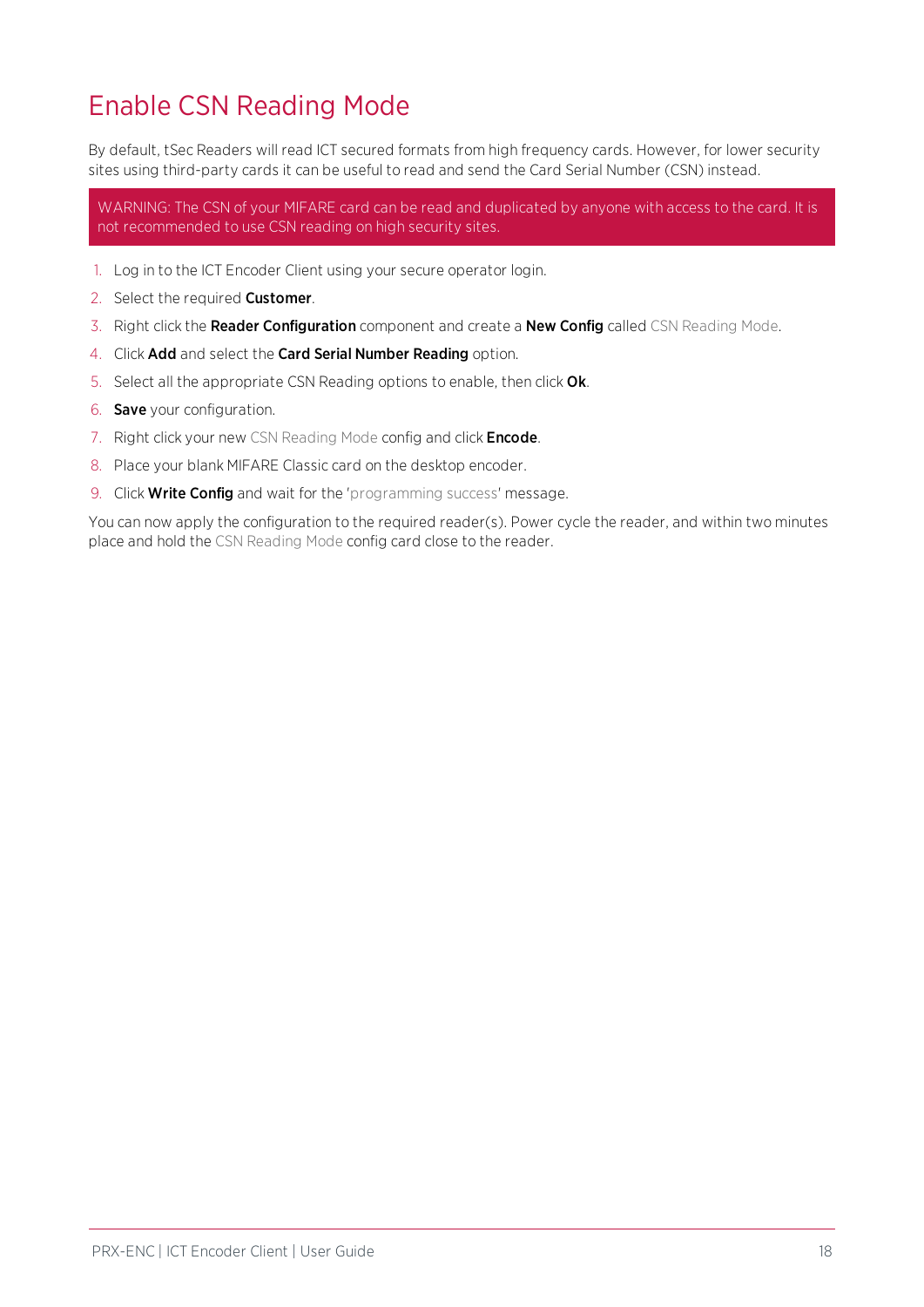# <span id="page-18-0"></span>Appendix: Operator Security Levels

Security levels determine the features and functions that an operator has access to. Operators are assigned a security level of User, Manager or Administrator. The functions they can perform are listed below.

| <b>Action</b>                                      | <b>User</b>                | Manager                          | Administrator                   |
|----------------------------------------------------|----------------------------|----------------------------------|---------------------------------|
| <b>Encode Credentials</b>                          | $\boldsymbol{\heartsuit}$  | $\boldsymbol{\heartsuit}$        | $\boldsymbol{\varnothing}$      |
| Edit Card Numbers when Encoding Credentials *      | $\bullet$                  | $\boldsymbol{\heartsuit}$        | $\boldsymbol{\heartsuit}$       |
| <b>Encode Reader Configurations</b>                | $\boldsymbol{\heartsuit}$  | $\boldsymbol{\heartsuit}$        | $\blacktriangledown$            |
| Card Explorer                                      | $\boldsymbol{\omega}$      | $\boldsymbol{\vartriangleright}$ | $\boldsymbol{\heartsuit}$       |
| System Preferences (Configure Card Encoder)        | $\bullet$                  | $\bullet$                        | $\boldsymbol{\heartsuit}$       |
| Generate Credential Profile Encoding Audit Reports | $\boldsymbol{\Omega}$      | $\bullet$                        | $\boldsymbol{\heartsuit}$       |
| Add/Edit Customers                                 | $\boldsymbol{\Omega}$      | $\boldsymbol{\heartsuit}$        | $\boldsymbol{\heartsuit}$       |
| Add/Edit Credential Formats                        | $\boldsymbol{\Omega}$      | Ø                                | $\boldsymbol{\vartriangledown}$ |
| Add/Edit Credential Profiles                       | $\boldsymbol{\Omega}$      | $\boldsymbol{\heartsuit}$        | $\boldsymbol{\heartsuit}$       |
| Add/Edit Reader Configurations                     | $\boldsymbol{\alpha}$      | $\boldsymbol{\heartsuit}$        | $\blacktriangledown$            |
| Register Credential Profiles                       | $\boldsymbol{\Omega}$      | Ø                                |                                 |
| Assign Operator Security Levels                    | $\boldsymbol{\Omega}$      | $\boldsymbol{\Omega}$            | $\boldsymbol{\heartsuit}$       |
| Generate Company Encoding Audit Reports            | $\boldsymbol{\Omega}$      | $\boldsymbol{\Omega}$            | $\boldsymbol{\heartsuit}$       |
| Card Explorer Tools                                | $\boldsymbol{\Omega}$      | Ø                                | $\boldsymbol{\heartsuit}$       |
| Card Functions                                     | $\boldsymbol{\Omega}$      | Ø                                | $\blacktriangledown$            |
| Delete Customers                                   | $\mathbf{x}$               | $\boldsymbol{\mathsf{x}}$        |                                 |
| Delete Credential Formats                          | $\boldsymbol{\mathcal{R}}$ |                                  | $\checkmark$                    |
| Delete Credential Profiles                         | Ø                          | $\boldsymbol{\Omega}$            | $\boldsymbol{\varnothing}$      |
| Delete Reader Configurations                       | Ø                          | Ø                                | $\bullet$                       |
| Add/Edit/Delete Encryption Keys                    | $\boldsymbol{\Omega}$      | $\boldsymbol{\Omega}$            | $\boldsymbol{\heartsuit}$       |

An operator can be assigned to multiple companies and have different security levels in each company.

\* Card numbers can only be edited if this option has been enabled in the corresponding configuration profile.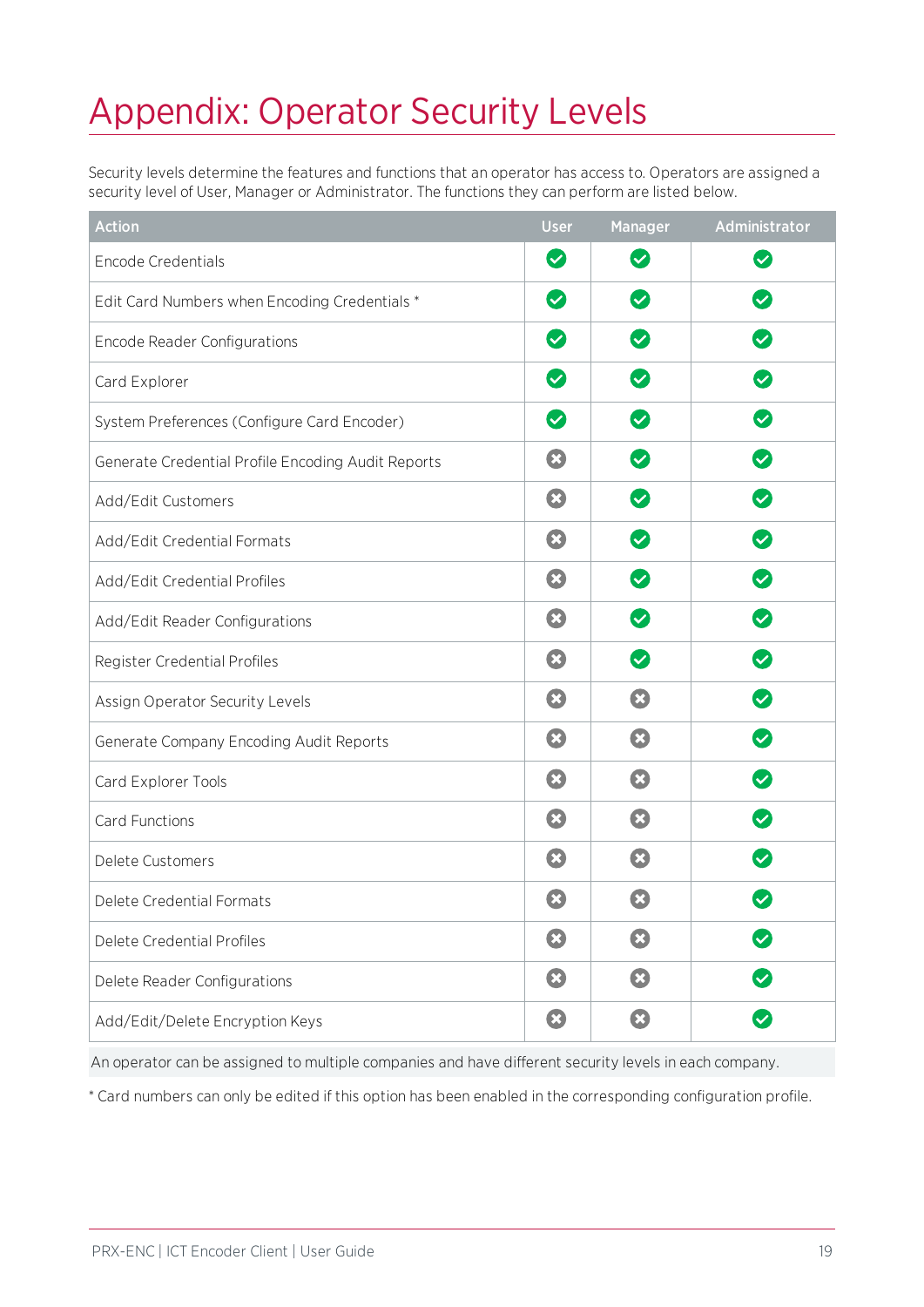# <span id="page-19-0"></span>Disclaimer and Warranty

Disclaimer: Whilst every effort has been made to ensure accuracy in the representation of this product, neither Integrated Control Technology Ltd nor its employees shall be liable under any circumstances to any party in respect of decisions or actions they may make as a result of using this information. In accordance with the ICT policy of enhanced development, design and specifications are subject to change without notice.

For warranty information, see our Standard Product [Warranty.](https://www.ict.co/Standard-Product-Warranty)